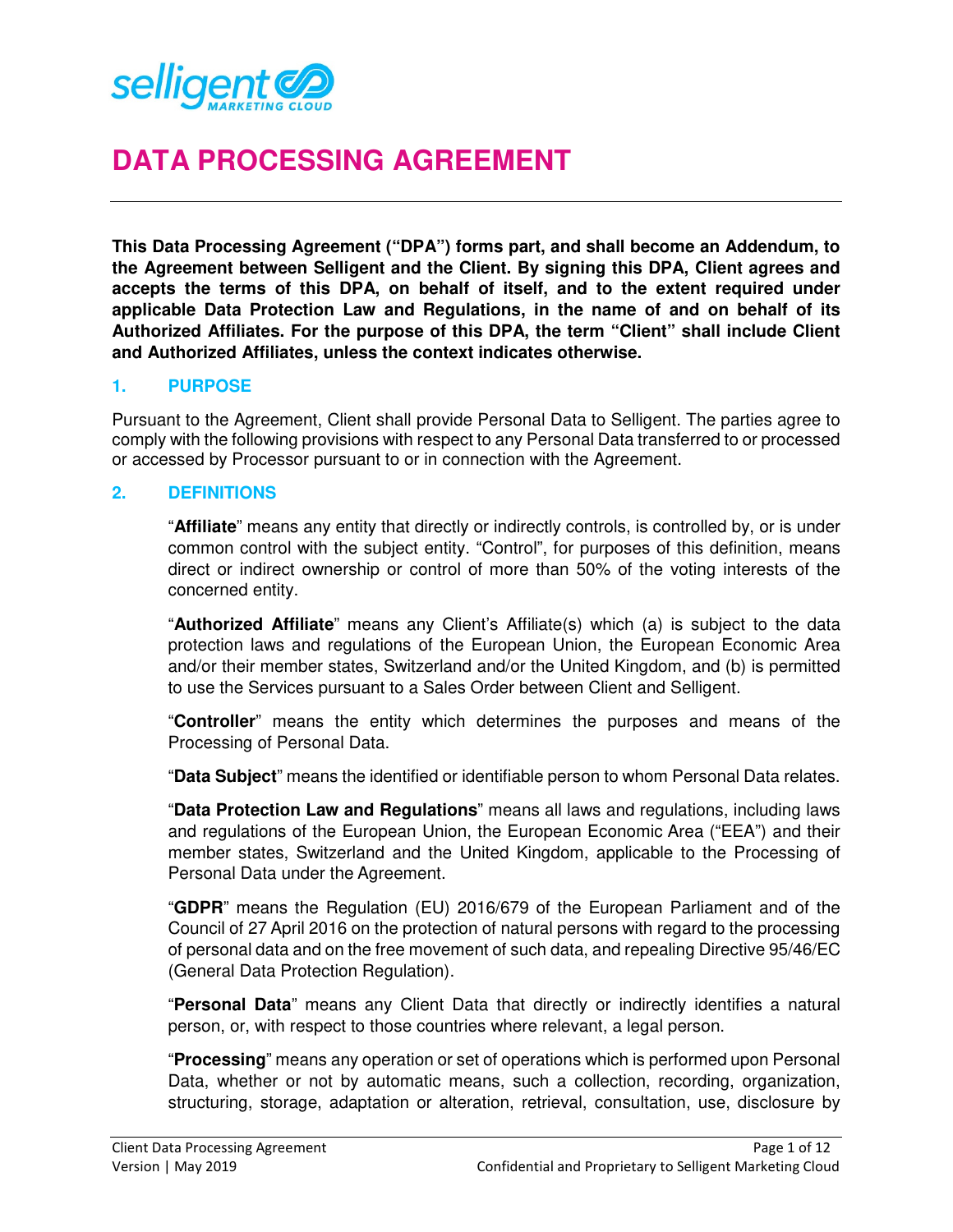transmission, dissemination or otherwise making available, alignment or combination, restriction, erasure or destruction. "Process", "Processed" and "Processes" shall be interpreted accordingly.

"**Processor**" means the entity that Processes Personal Data on behalf of the Controller.

"Selligent" means Selligent, Inc. d/b/a Selligent Marketing Cloud<sup>1</sup>, acting on behalf of itself, and to the extent required under applicable Data Protection Law and Regulations, in the name of the Selligent Affiliates. A list of the Selligent Affiliate is attached in Schedule 1 of this DPA.

**"User"** means an individual expressly authorized by Client to use the Services and to whom Client has supplied a user identification and password. Users may include Client's employees, agents (third-party service providers), independent contractors, or subcontractors.

All capitalized terms not defined herein shall have the meaning set forth in the Agreement.

### **3. ROLES OF THE PARTIES**

#### **3.1 Controller and Processor**

The parties acknowledge and agree that with regard to the Processing of Personal Data, Client (including for the avoidance of doubt Authorized Affiliates, as the case may be) is the Controller and Selligent is the Processor with respect to Personal Data that Selligent Processes pursuant to the Agreement.

#### **3.2 Authorized Affiliates**

The Client enters into this DPA on its own behalf and, to the extent applicable, in the name and on behalf of its Authorized Affiliates, thereby establishing a separate DPA between Selligent and each of such Authorized Affiliates subject to Section 9 of this DPA. For the avoidance of doubt, where an Authorized Affiliate becomes a party to this DPA, to the extent required under the Data Protection Law and Regulations, it is bound by its obligations as Controller. Unless otherwise prescribed by the Data Protection Law and Regulations, any right will be exercised by the Client as party to the Agreement on behalf of an Authorized Affiliate and such rights exercised by the Client as party to the Agreement shall be exercised in a combined manner for all of its Authorized Affiliates and not separately for each of them.

#### **4. PROCESSING OF PERSONAL DATA**

### **4.1 Subject-matter of the Processing**

The subject-matter of the Processing is the performance of the Services pursuant to the Agreement. The content of the Processing, the types of Personal Data Processed and the categories of Data Subjects concerned by the Processing are further detailed in Schedule 2 of this DPA.

### **4.2 Provision of Personal Data by the Controller**

<u>.</u>

 $1$  A corporation incorporated under the laws of the State of Delaware, USA, with its registered offices at 1300 Island Drive, Suite 200, Redwood City, California 94065, USA.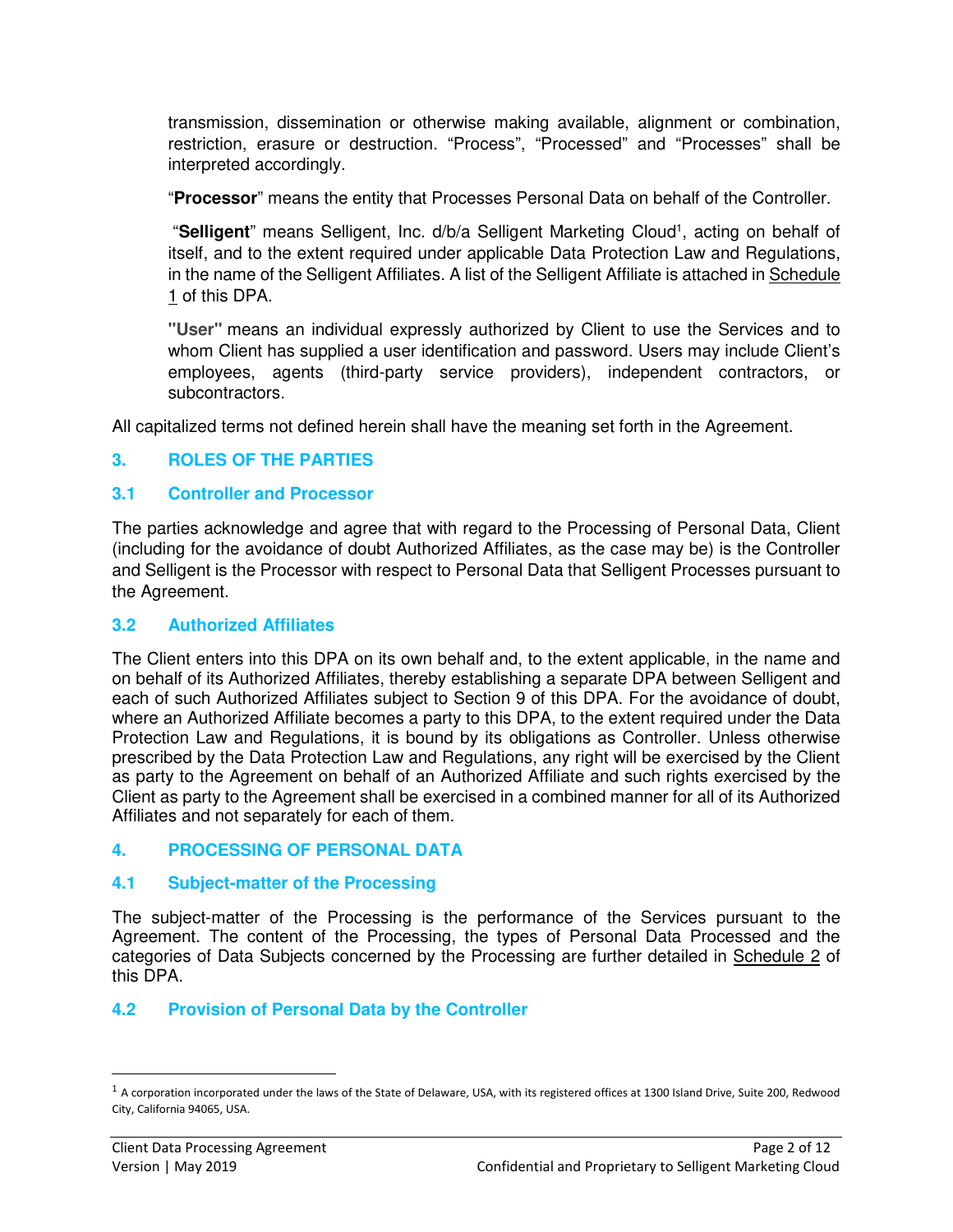It is up to the Client's sole discretion to monitor what Personal Data is transferred to and uploaded on the Selligent Platform and to assess whether the technical and organizational measures implemented by Selligent provide the appropriate level of protection of its personal data on the Platform. The Client shall comply with the requirements of Data Protection Law and Regulations in its use of the Services and in any instruction for the Processing of Personal Data.

Client is solely responsible:

- a) for the accuracy, quality, integrity, legality, reliability and appropriateness, and, in general, the content of Personal Data transferred to and stored in the Platform, or generated and used by the Services; and
- b) for the use of a secured communication protocol when submitting the Personal Data on the Selligent Platform (such as FTPS, SFTP or HTTPS).

# **4.3 Processing of Personal Data by Selligent**

# **4.3.1. Client's Instructions**

Selligent shall Process Personal Data only on behalf of and according to documented instructions of the Client for the following purposes:

- a) Processing in accordance with the Agreement and any specific Sales Order or Statement of Work;
- b) Processing determined by the Users upon their use of the Services; and
- c) Processing upon other documented instructions provided by the Client (e.g. via email) in line with the Agreement and consistent with the Services.

Selligent shall inform the Client if in its opinion an instruction given by the Client infringes Data Protection Laws and Regulations.

# **4.3.2. Selligent's use of Personal Data**

Selligent shall not use the Personal Data for its own purposes or for the purposes of any thirdparty, and shall Process Personal Data in accordance with Data Protection Laws and Regulations. Selligent shall not take any unilateral decisions about the use of the Personal Data or the length of time the Personal Data will be stored, except pursuant to statutory provisions or court or regulatory body decision that prescribe otherwise.

# **4.3.3. Processor's employees**

Subject to Section 6 below, Selligent's employees who may have access to the Personal Data of the Client are limited to those employees performing Services in accordance with the Agreement, except prescribed otherwise by Data Protection Law and Regulations. The group of employees performing Services in accordance with the Agreement are listed in Schedule 2 of this DPA.

# **5. SECURITY OF PERSONAL DATA**

# **5.1 Security Measures**

The Processor shall maintain appropriate technical and organizational measures designed to secure Personal Data (including to protect Personal Data against accidental or unlawful destruction, loss or alteration or damage, unauthorized disclosure of, or access to, Client Data). Subject to Section 5.2 below, details of such technical and organizational measures are available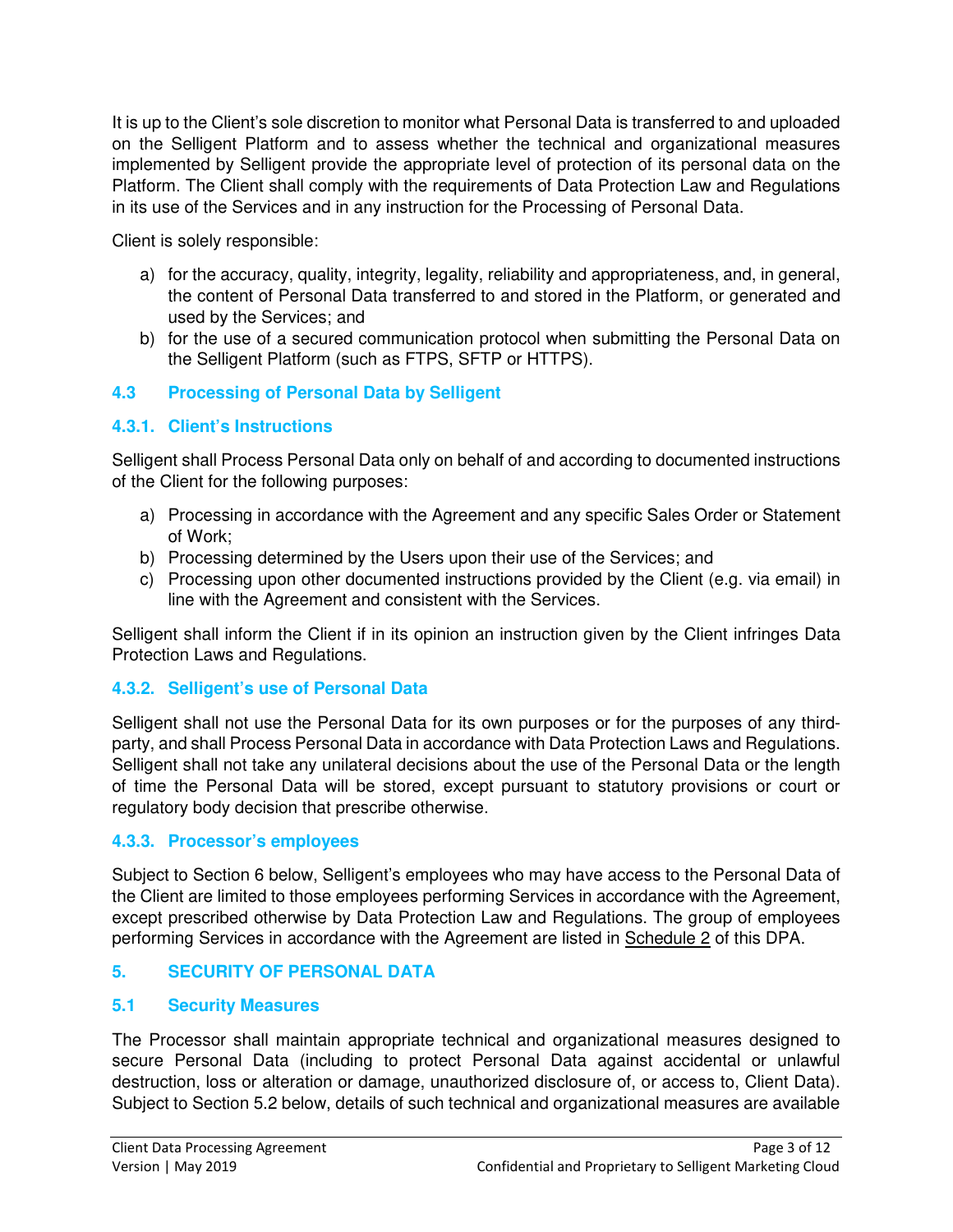upon Client's written request, and are only provided for the purpose of demonstrating compliance with the GDPR. These measures are designed to provide a suitable level of security, taking into account the state of the art, the costs of implementation, as well as the risks inherent in data Processing proposed by the Processor and the nature of the Personal Data.

# **5.2 Certifications and Audits**

At date of signing of this DPA, Selligent has obtained the third-party certifications as described in Schedule 3 of this DPA. Upon Client's written request, not more than once per calendar year (unless requested by a Regulatory Authority), and subject to reasonable notice, Selligent will enable the Controller to supervise its compliance with provisions of Section 5.1 above by instituting an audit, subject to any confidentiality obligations owing to Selligent and any thirdparties. Selligent will provide the necessary information and documentation and its reasonable cooperation with Client. The audit will be carried out in line with the requirements set out in the Selligent Support and Service Level Schedule. The costs of any such audit will be borne by the Client, unless the audit reveals that the provisions of Section 5.1 have not been complied with in a material way, in which case the Processor will bear the costs of the audit directly related to any noted material errors. In such case, the Processor will promptly develop a corrective action plan. It is agreed that Client will mitigate the burden of the audit for Selligent by combining, to the extent possible, several audit requests carried out on behalf of different Authorized Affiliates into one single audit.

# **5.3 Notification of data breaches**

Selligent shall notify Client without undue delay after becoming aware of the accidental or unlawful destruction, loss or alteration or damage, unauthorized disclosure of, or access to, Client Personal Data Processed by Selligent or its sub-processor(s) of which Selligent becomes aware (hereafter a "**Personal Data Breach**"). Selligent will provide the relevant information in a report that shall include, to the extent within Selligent's reasonable control, relevant information about the nature, scope, circumstances, predictable consequences and the measures taken or to be taken. At Client's written request, Selligent will reasonably cooperate with Client to enable Client to comply with the notification obligation, according to Section 11 of this DPA. For the avoidance of doubt, the Client is entitled to make and receive notification on behalf of any Authorized Affiliates and will be responsible for coordinating all communications in connection with this DPA.

# **5.4 Confidentiality of Personal Data**

# **5.4.1. Confidentiality within the organization of the Processor**

Processor shall ensure that Selligent's employees having access to Client Personal Data are bound by contractual confidentiality obligations and are informed about the confidential nature of the Personal Data and the responsibilities arising from the Processing of Personal Data.

# **5.4.2. Confidentiality outside the organization of the Processor**

Unless it has obtained the Client's prior written consent, Selligent is prohibited from granting any third-party access to the Personal Data, except and to the extent that it is necessary for the performance of the Services and in accordance with Section 6 below.

If Selligent receives a request or an order from a regulatory authority or government agency (including but not limited to investigative, penal, or security institutions) to inspect or be provided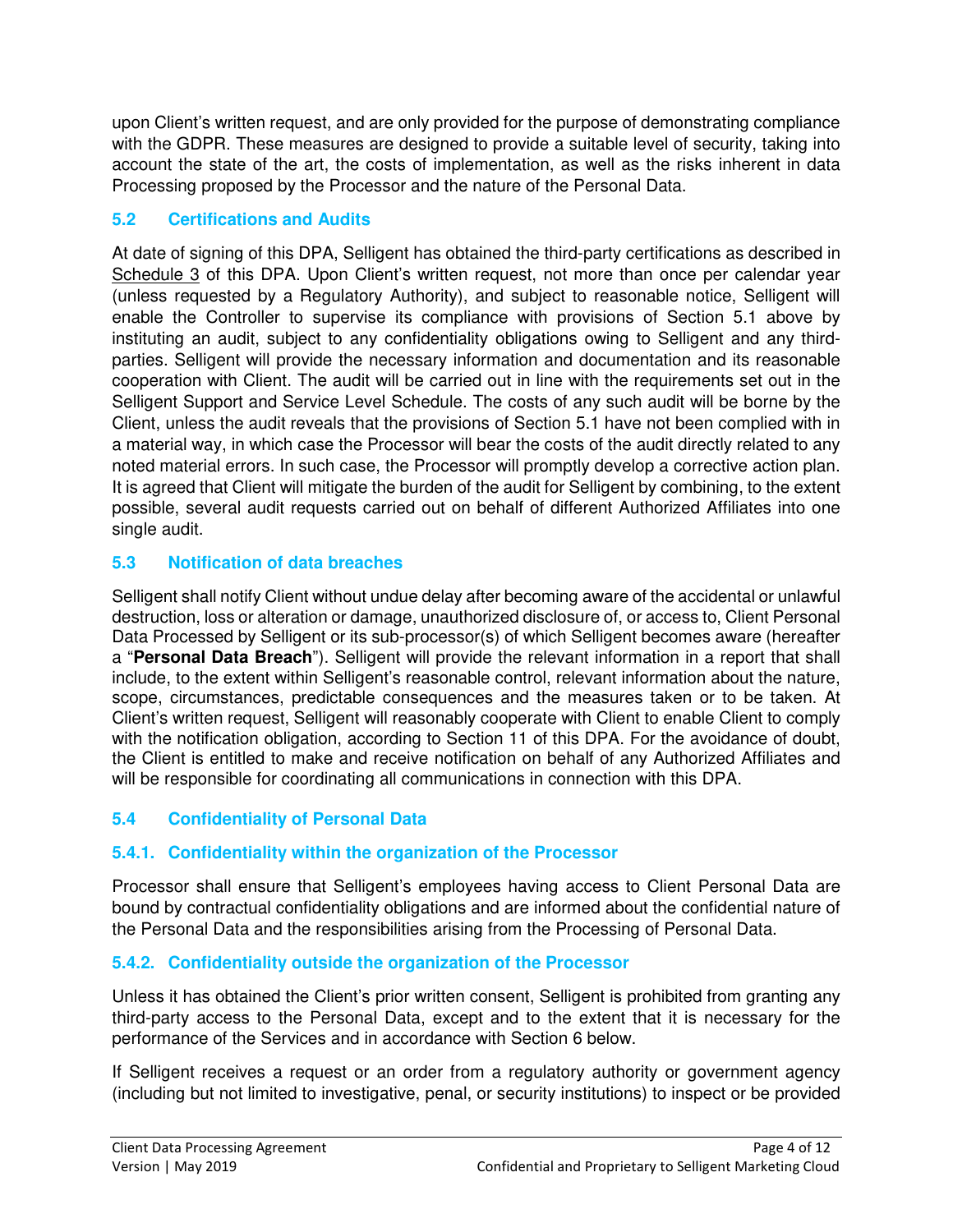with Personal Data belonging to the Controller (each an "Order"), then Selligent will, to the extent legally permitted, inform the Client without undue delay of such Order. In dealing with the Order, Selligent will observe the Client's instructions (including an instruction to leave all or part of dealings with the Order to the Client) and will provide all reasonably necessary cooperation. Should the Order prohibit Selligent from meeting its obligations pursuant to this Section, Selligent will promote the reasonable interests of the Client.

### **6. SUB-PROCESSORS**

- **6.1** Client agrees that Selligent's Affiliates are specifically authorized to be retained as subprocessors and that Selligent and Selligent's Affiliates may retain respectively third-party sub-processors in connection with the performance of the Services. Selligent Affiliates are listed in Schedule 1 of this DPA. Selligent warrants that data processors whose services Selligent wishes to engage for Processing Client's Personal Data will be selected with due care appropriate to the type and volume of Personal Data being processed. When Selligent wishes to rely on such other sub-processors, Selligent undertakes that such Processing by the sub-processor will only take place upon explicit written instruction of Selligent. Selligent or Selligent's Affiliates will have in place a written agreement with any sub-processor it uses ensuring the compliance with its obligations under this DPA.
- **6.2** Selligent will notify the Client in writing of its decision to engage or replace a sub-processor in due time in order to give the Controller the opportunity to comment to such addition or change, and, as the case may be, to object in accordance with Article 28 of the GDPR. In case the Client should object to a new sub-processor, the parties will meet to discuss the objections and agree on a reasonable solution acceptable to each of them. If no solution is found within thirty (30) calendar days of Client's objection, and subject to the new subprocessor not presenting the same level of technical and organizational measures as those previously in place, Client shall be entitled to terminate any such Sales Order or Statement of Work with respect to such Services that cannot be provided by Selligent without the use of the objected new sub-processor, and to a refund of any prepaid fees covering the remainder of the term for such specific Services, without any additional compensation being owed by any party.
- **6.3** The sub-processors engaged by the Processor upon execution of this DPA are listed in Schedule 4 of this DPA.
- **6.4** Selligent will remain liable for the acts and omissions of the sub-processor to the same extent it would be liable under this DPA if performing itself the services of a sub-processor.

# **7. ONWARD TRANSFER OF PERSONAL DATA**

# **7.1 Hosting of Client Data**

Selligent Platform is located within the United States of America (USA).

# **7.2 Transfer of Personal Data**

As of the execution of this DPA, Selligent, Inc. is certified under the EU-US Privacy-Shield Framework and Client warrants that by entering into this DPA, they are authorized to transfer Personal Data to Selligent acting as Processor outside of the EU, and that such transfer of Personal Data is taking place only for the limited and specified purposes of providing the Services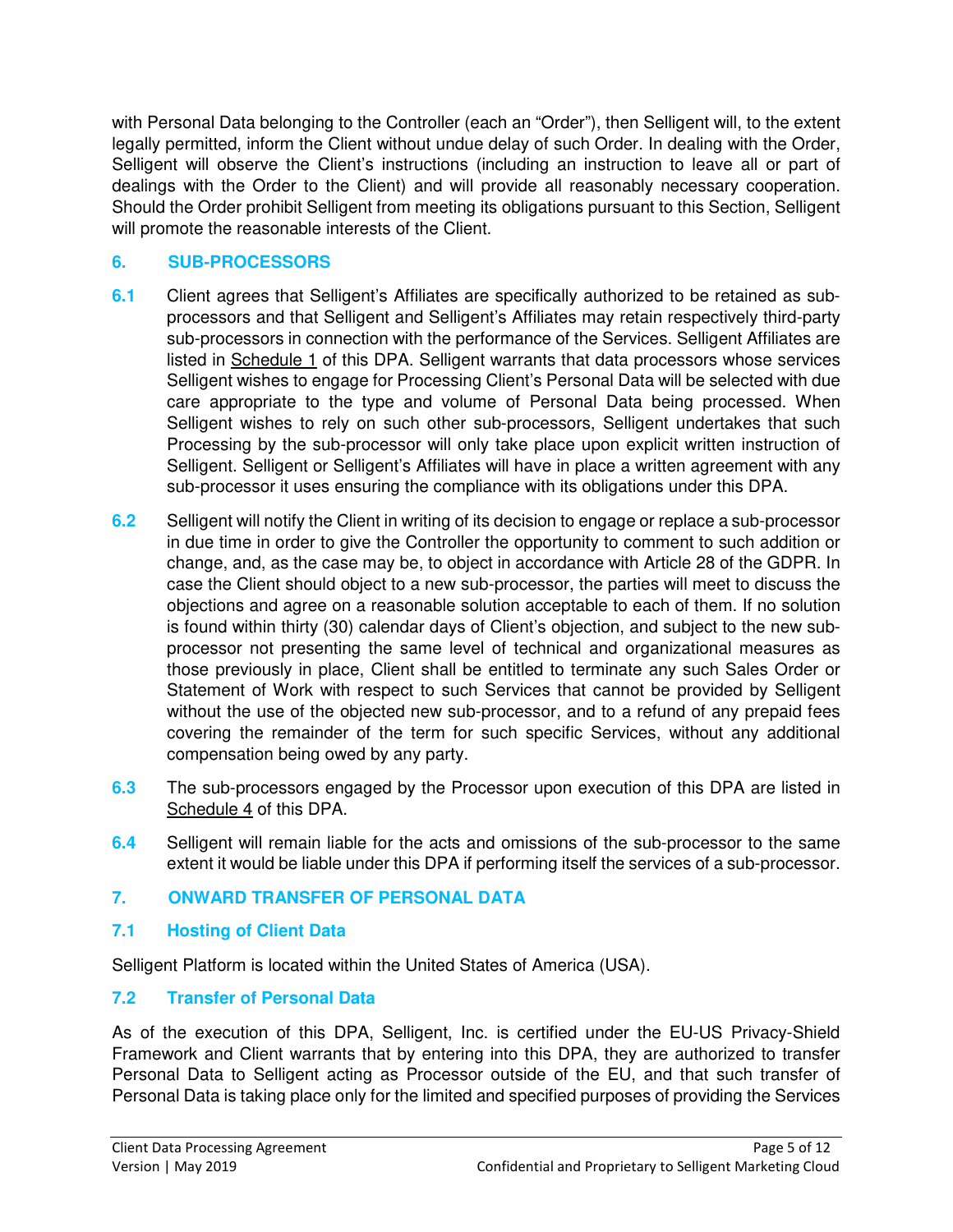under the Agreement. Client further warrants that by entering into this DPA they undertaken all necessary steps to ascertain that Selligent provides at least the same level of privacy protection as is required by the Privacy-Shield Framework Principles and that Selligent's technical and organizational measures are reasonable and appropriate steps designed to ensure the effective processing of Personal Data in a manner consistent with the Privacy-Shield's Framework Principles. By entering into this DPA, in each case where such transfer as referred to above would be prohibited by Data Protection Law and Regulations in the absence of the Standard Contractual Clauses established pursuant to the EU Commission Decision 2010/87/EU of 5 February 2010, Client hereby grants Selligent power of attorney to enter, in the name of and on behalf of the Client, into these Standard Contractual Clauses, deemed incorporated herewith by reference.

The Controller agrees that for Support Services purposes, support may be provided, when necessary, by a Selligent Affiliate within the United Kingdom or EEA.

In case any permitted use of the Services by a Client to an Authorized Affiliate results in a transfer of Personal Data outside the European Union, the EEA, and their member states, Switzerland and the United Kingdom, Client and such Affiliate shall comply with all Data Protection Law and Regulations applicable to transfers of Personal Data outside the European Union, the EEA, and their member states, Switzerland and the United Kingdom.

# **8. DATA SUBJECT'S RIGHTS**

Selligent will, to the extent possible, assist the Client by means of reasonably appropriate technical and organizational measures for the fulfilment of the Client's obligation to respond to requests from Data Subjects exercising their rights laid down in Chapter III of GDPR.

Selligent will, to the extent legally permitted, promptly notify Client if Selligent receives a request from a Data Subject to exercise the Data Subject's rights laid down in Chapter III of GDPR.

# **9. LIABILITY FOR BREACHES UNDER THIS DPA**

EACH PARTY'S AND ALL OF ITS AFFILIATES' LIABILITY, TAKEN TOGETHER IN THE AGGREGATE, ARISING OUT OF OR IN CONNECTION WITH THIS DPA, AND ALL DPAS BETWEEN AUTHORIZED AFFILIATES AND SELLIGENT, WHETHER IN CONTRACT OR TORT, SHALL BE SUBJECT TO THE LIABILITY LIMITATIONS SET FORTH IN THE AGREEMENT AND ANY REFERENCE TO A PARTY'S LIABILITY IN THE AGREEMENT SHALL BE DEEMED TO BE A REFERENCE TO THE AGGREGATE LIABILITY OF SUCH PARTY AND ALL OF ITS AFFILIATES.

# **10. TERM AND TERMINATION OF THIS DPA**

- **10.1** This DPA will become effective upon its signing by both parties (the "DPA Effective Date"). Unless earlier terminated, this DPA will terminate upon the termination of the Agreement.
- **10.2** At the request of the Client or upon the termination of the DPA (regardless of the reasons for such termination), Selligent will ensure that, at the Client's option:
	- a) the Personal Data is made available to the Client or to a subsequent service provider in accordance with the Agreement entered into by the parties. Such request must be notified by the Client at the latest ten (10) business days prior to the effective date of termination or expiration of the Agreement. Processor will return to Client its data through FTPS or SFTP. All complaints relating to the return of the data must be notified to Selligent in writing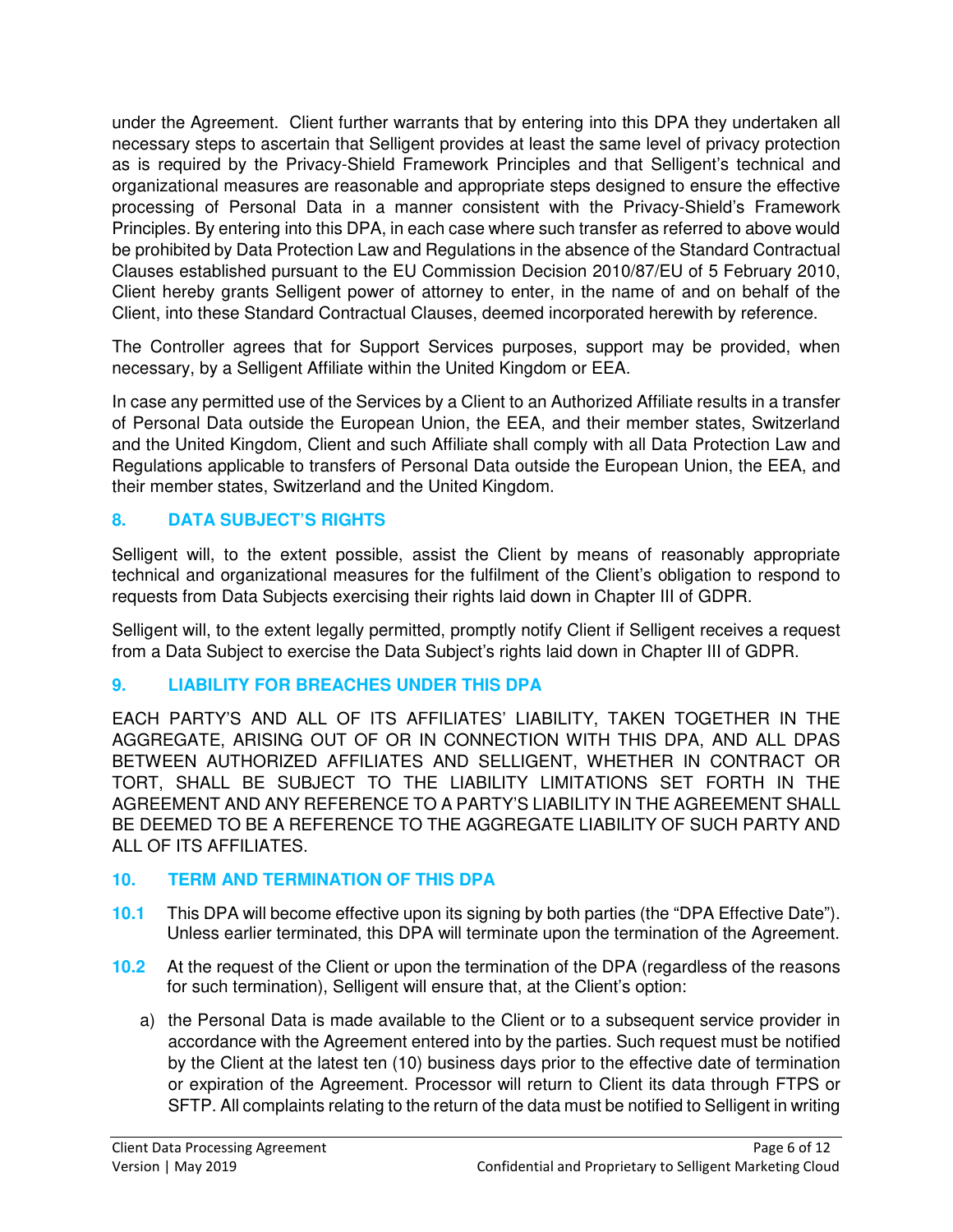within ten (10) business days of the return. The format in which such data will be returned will be in Selligent format or any other format that can be read on industry standard software; or

- b) destroy all of the Personal Data that has been provided to it, as well as all Personal Data it has Processed, in accordance with the recognized standards for data destruction, and provide the Controller with written confirmation of such destruction.
- **10.3** After the termination of the DPA, Selligent will not retain any copies of the Personal Data, except for that relating to any agreed technical back-up procedures or to the extent legally required.

### **11. INFORMATION AND ASSISTANCE**

Selligent will reasonably provide Client with the information and assistance necessary to allow Client (as Controller) to:

- a) Notify Personal Data Breaches with respect to Personal Data Processed as a consequence of the Services to competent national data protection authorities;
- b) Take the appropriate technical and organizational measures to ensure the security and safety of Customer's Personal Data;
- c) Undertake data protection impact assessments or seek prior consultation with the data protection authorities;
- d) Observe rights of Data Subjects according to Section 8 of this DPA.

Selligent reserves the right to charge a reasonable administrative fee which shall be proportional to the effort required to provide Client with this information and assistance. Any such fee shall be communicated beforehand and shall not be set at a level which results in the fee working prohibitively with regard to Selligent's obligation to comply with the commitments in the first paragraph of this Section.

### **12. MISCELLANEOUS**

- **12.1** Except as specifically set forth in this DPA, all terms of the Agreement remain in full force and effect. In the event of any conflict or inconsistency between the content of this DPA and the Agreement, this DPA shall prevail.
- **12.2** None of the provisions of this DPA should prevent any party to be compliant with any applicable law or regulation. In the event of any conflict, the relevant provision of this DPA shall not be applied.

# **[THE REMAINDER OF THIS PAGE IS INTENTIONALLY LEFT BLANK]**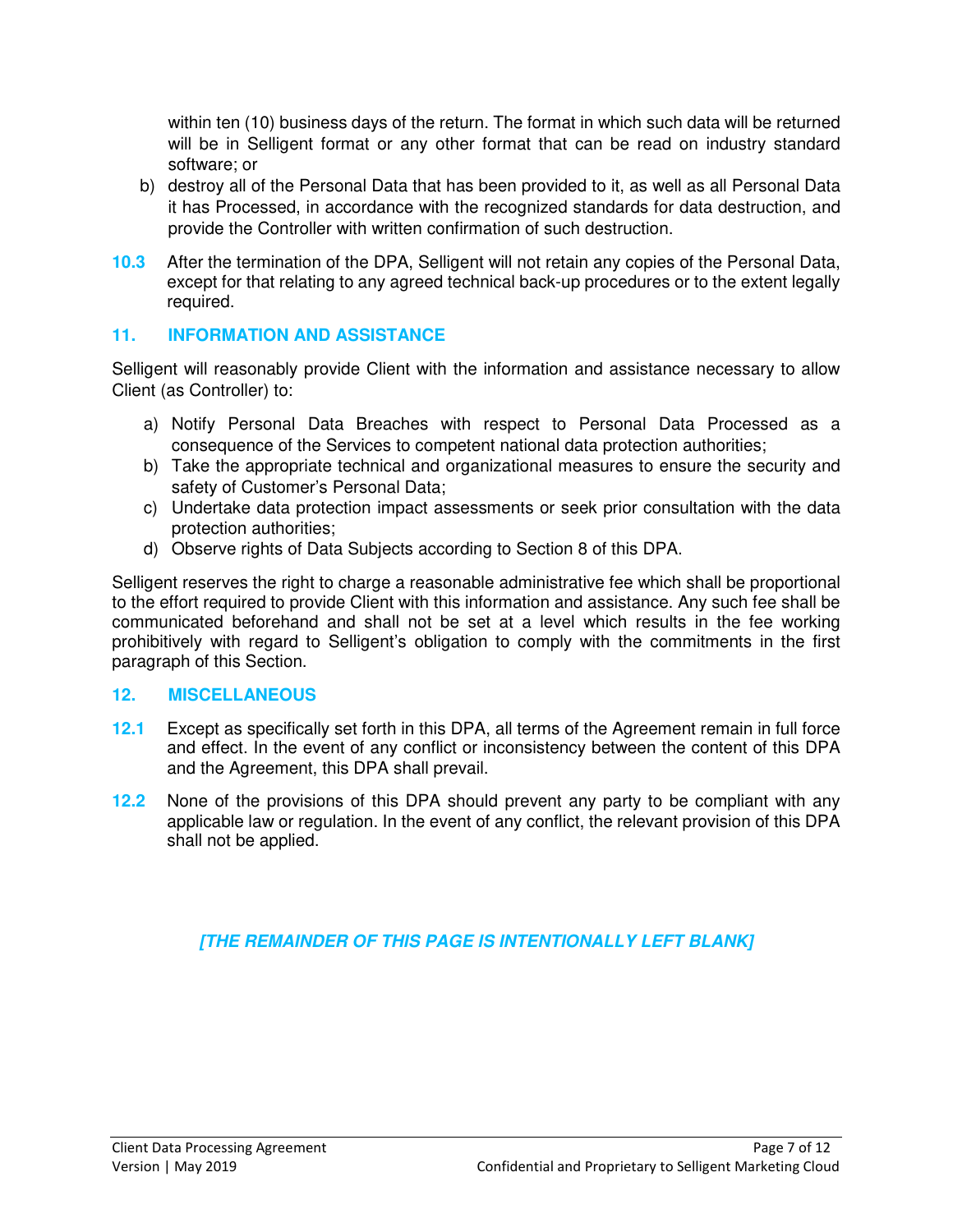**IN WITNESS WHEREOF**, authorized representatives of the parties have signed this DPA as of the dates below:

| FOR SELLIGENT, INC. D/B/A<br><b>SELLIGENT MARKETING CLOUD</b> | <b>FOR</b><br>the control of the control of the control of the control of                                                                                                                                                      |
|---------------------------------------------------------------|--------------------------------------------------------------------------------------------------------------------------------------------------------------------------------------------------------------------------------|
| By: $\angle$                                                  |                                                                                                                                                                                                                                |
| Name: Steven H. Dimirsky, Esq.                                |                                                                                                                                                                                                                                |
| Title: Senior Counsel, North America                          |                                                                                                                                                                                                                                |
| Date: May 07th, 2019                                          | Date: the contract of the contract of the contract of the contract of the contract of the contract of the contract of the contract of the contract of the contract of the contract of the contract of the contract of the cont |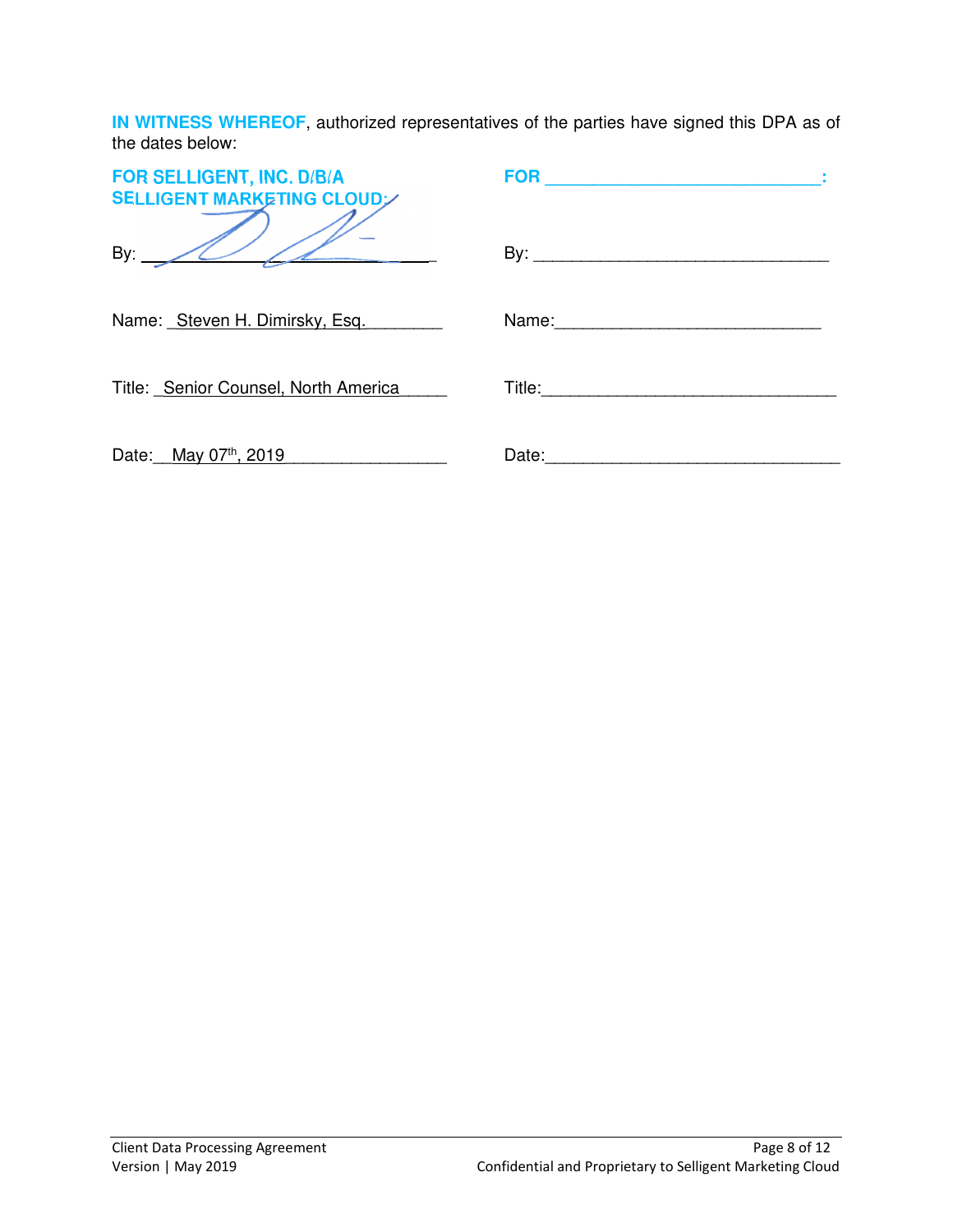# **Schedule 1 – Selligent Affiliates**

| <b>Selligent Benelux NV</b>         |
|-------------------------------------|
| Kempische Steenweg 305 box 401      |
| 3500 Hasselt                        |
| Belgium                             |
| Belgian Crossroad Bank 0478 839 312 |
| <b>Selligent SA</b>                 |
| Avenue de Finlande 2 box 2          |
| 1420 Braine L'Alleud                |
| Belgium                             |
| Belgian Crossroad Bank 0652 992 518 |
| <b>Selligent France SA</b>          |
| 20 Place des Vins de France RCS     |
| 75012 Paris                         |
| France                              |
| RCS Paris B 391 206 554             |
| <b>Selligent GmbH</b>               |
| Atelierstraße 12                    |
| 81671 München                       |
| Deutschland                         |
| HRB 197488                          |
| <b>Selligent Iberica S.L.U.</b>     |
| Caille Enrique Granados 86-88       |
| Planta 3°                           |
| 08008 Barcelona                     |
| España                              |
| CIF B-66-577.669                    |
| <b>Selligent Ltd</b>                |
| Second Floor, 45 Folgate Street     |
| London E1 6GL                       |
| United Kingdom                      |
| Company Number: 06398867            |
| <b>Selligent Italy</b>              |
| Via Copernico 38                    |
| 20125 Milano                        |
| Italy                               |
| Register Number 02763630346         |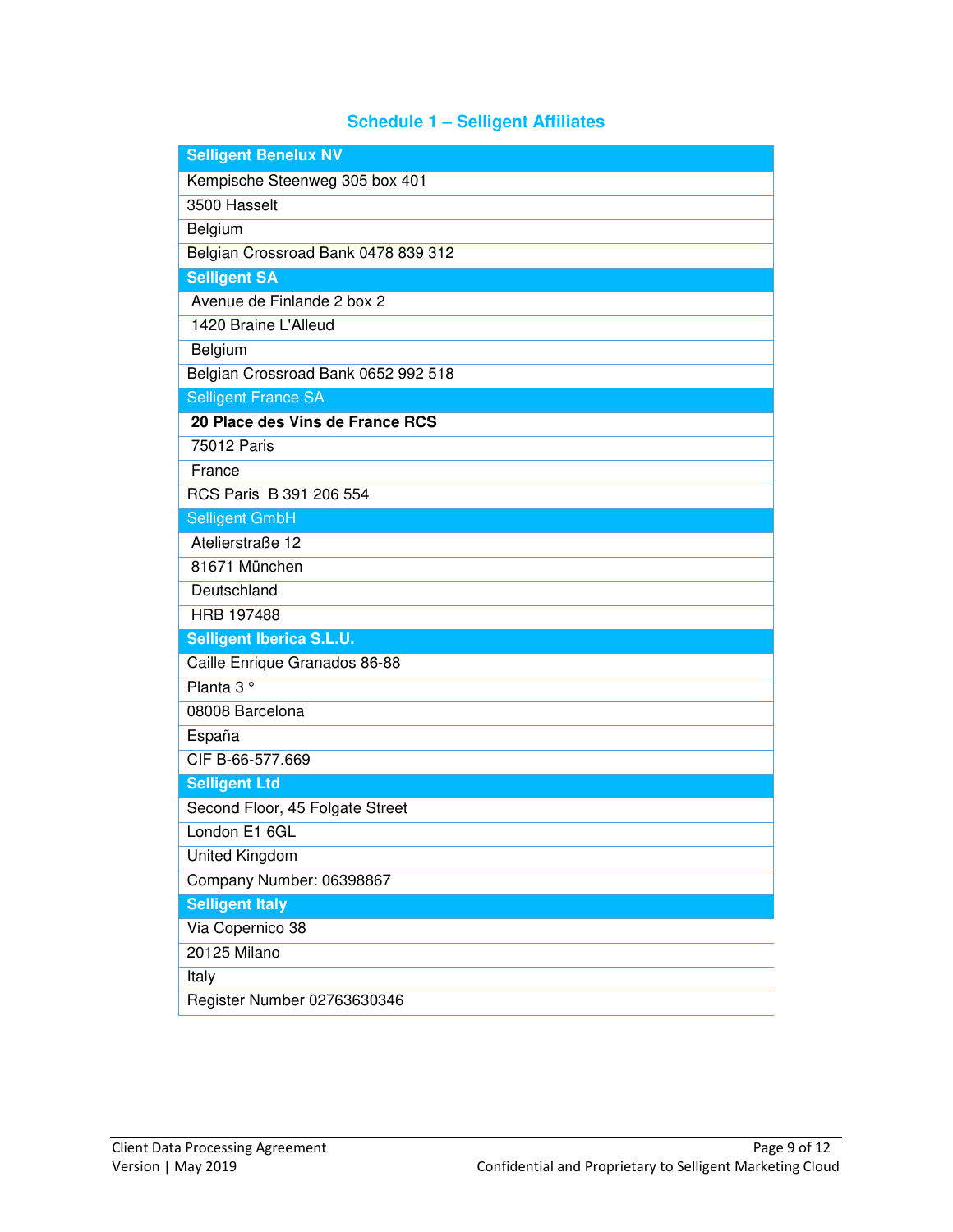#### **Schedule 2 – Details of Processing**

The Controller shall decide, in its sole discretion, what Personal Data is transferred to and stored on the Selligent Platform. While the Controller is responsible for deciding what data to submit, it typically may concern:

- The following categories of Data Subjects:
	- a) prospects, customers, business partners; and
	- b) Clients' users; and

**Note:** Information regarding children below the age of 16 and/or 13 years old, depending on applicable domestic privacy legislation, shall not be processed by the Controller on the Platform.

- The following types of Personal Data:
	- a) Contact information including first name, last name, e-mail address;
	- b) Information that a customer or prospect has entered in a form;
	- c) Other information relevant to customer surveys and/or offers;
	- d) Behavioral and navigation data, such as which sites of the controller or mails viewed, in what order and at which time; and
	- e) Analytical and profiling data.

As part of the Services under the Agreement, Selligent will provide the Client with access to and usage of the Selligent Platform for the purpose of executing omnichannel campaign to engage both anonymous and identified consumers via e-mail, mobile, social, website optimization, call center, SMS, direct mail, in-store and other channels.

The nature of the processing includes uploading, creating and updating personal data, executing omnichannel campaigns to engage with data subjects through different channels, optimizing campaigns & customer experience and analytics.

The Processor merely provides services, usage concepts, data storage space and interfaces. The definition of the Services is described in the Agreement entered into between the Processor and the Controller.

The group of Selligent's employees who may have access to Personal Data to perform the Services under the Agreement are:

- SaaS Operations team members who maintain and setup the SaaS webservers, databases and encrypted FTP, and deploy customer instances;
- Solution Services team members for deliverability purposes and providing project related services following Client's request;
- Support team members who provide support following Controller's request and tickets;
- Dedicated Client Success Managers ("CSM(s)") and Technical Project Managers ("TPM(s)" who may consult the use of the Platform by the Client for the purposes of providing usage advice.

#### **Client DPO Information:**

Name: \_\_\_\_\_\_\_\_\_\_\_\_\_\_\_\_\_\_\_\_\_\_\_\_\_\_\_\_\_\_

Email Address: \_\_\_\_\_\_\_\_\_\_\_\_\_\_\_\_\_\_\_\_\_\_\_\_

Phone Number: \_\_\_\_\_\_\_\_\_\_\_\_\_\_\_\_\_\_\_\_\_\_\_

#### **Schedule 3 – Selligent, Inc. Certifications**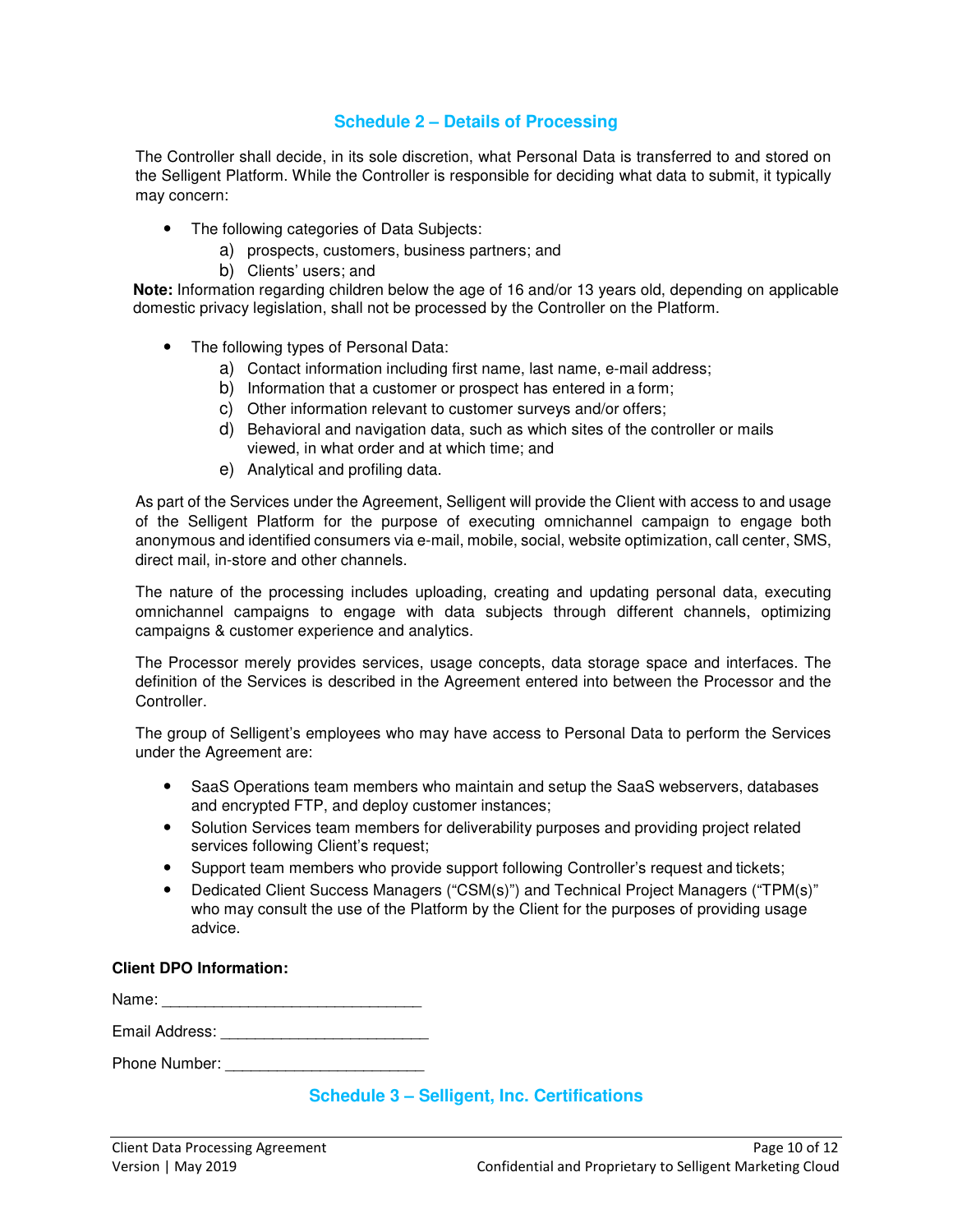a) ISO 27001

- b) ISO 27018
- c) EU-US Privacy-Shield Framework Certification